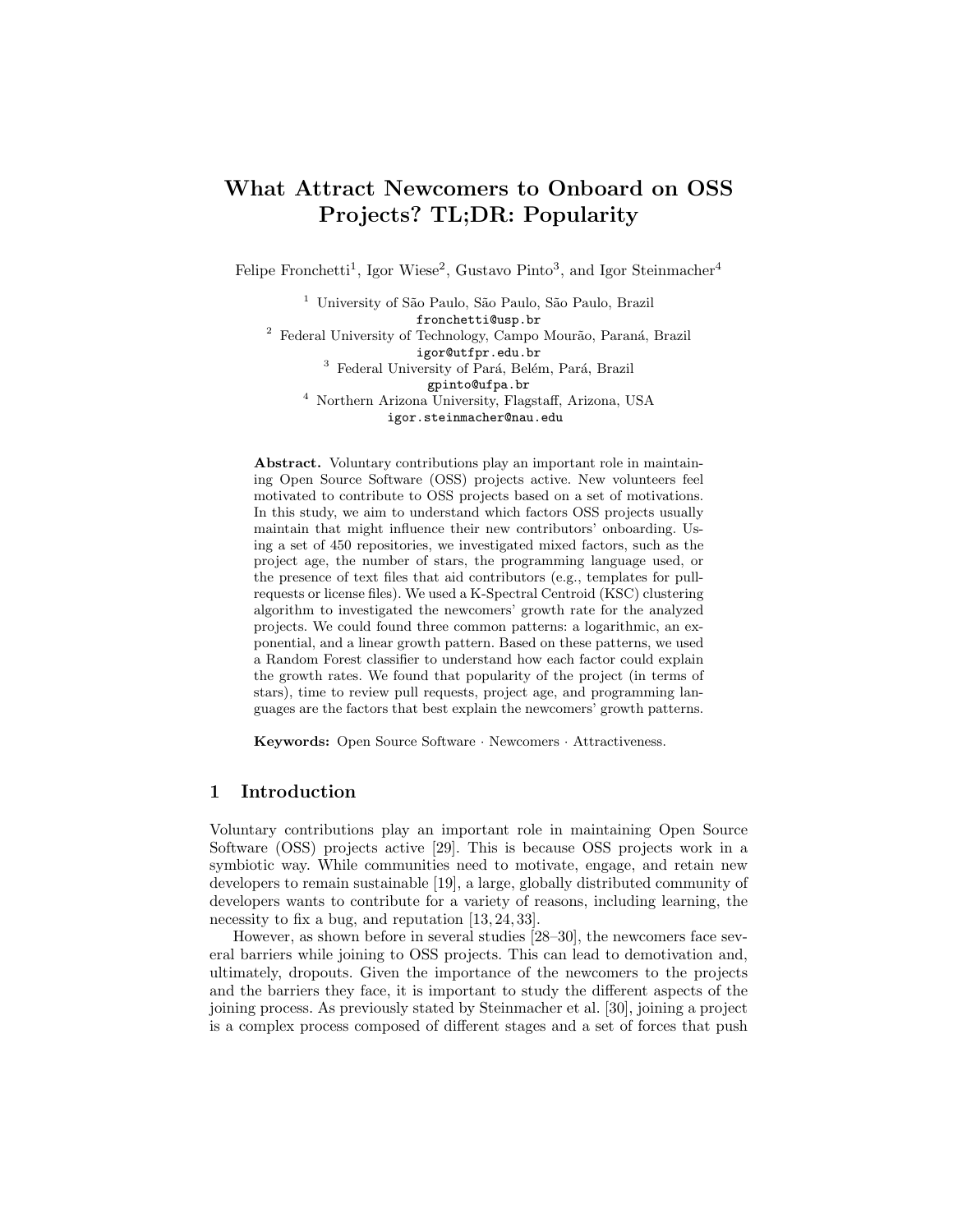2 Felipe Fronchetti, Igor Wiese, Gustavo Pinto, and Igor Steinmacher

newcomers towards (motivation and attractiveness) or away (onboarding barriers) from the project. While motivation is something that is usually inherent to the developers, attractiveness is a force that—to some extent—can be managed by the projects.

Some previous studies analyzed project attractiveness by analyzing its relationship with license [22], source code attributes [15, 16], and code base [4]. However, the existing literature does not analyze the temporal aspect of the newcomers' joining, nor consider the recent phenomenon of social coding environments and their characteristics, which introduced a more standardized way to contribute [9]. This perspective is important, since, according to Capiluppi and Michlmayr [3] "the success of a project is often related to the number of developers it can attract."

In this paper, we start filling this gap by investigating which projects' characteristics are related to the increase of newcomers growth temporally in OSS projects maintained on GitHub. To achieve that, we selected a set of factors inherently from the OSS projects that might explain the increase of newcomers. We place these factors in context, measuring their effects on 72 weeks of growth of newcomers in 450 OSS projects. Our approach included clustering the OSS projects in terms of newcomers' joining growth, aiming to identify different growth patterns. Based on the patterns identified, we leveraged the Random Forest [2] classifier to measure the effects of the projects' characteristics aiming to explain each pattern.

The contributions of this study include: (i) empirical evidence of different patterns of newcomers growth in OSS projects, adopting a time series analysis; and (ii) identifying the factors that could potentially lead to attraction of newcomers in OSS projects. Ultimately, the results of this work may benefit project maintainers who can get acquainted with ways to make their project's more attractive, creating a more welcoming environment for newcomers.

## 2 Methodology

To guide our research towards this goal, we designed the following research questions:

- RQ1. What are the newcomer joining rates in OSS projects? The answer to this question is relevant to understand if projects receive constant rates of newcomers temporally, or if there are different trends for different projects. In case we find different trends of temporal joining rates, it is worth understanding how these different trends can be classified. By having a comprehensive classification of newcomers joining rate per time, it is possible to go in-depth and explore the reasons for the differences.
- RQ2. What are the project' factors that may influence the joining rate? The answer to this question aims to explain what are the factors that may influence different rates of newcomer joining, which may bring to light potential ways to attract more developers to OSS projects.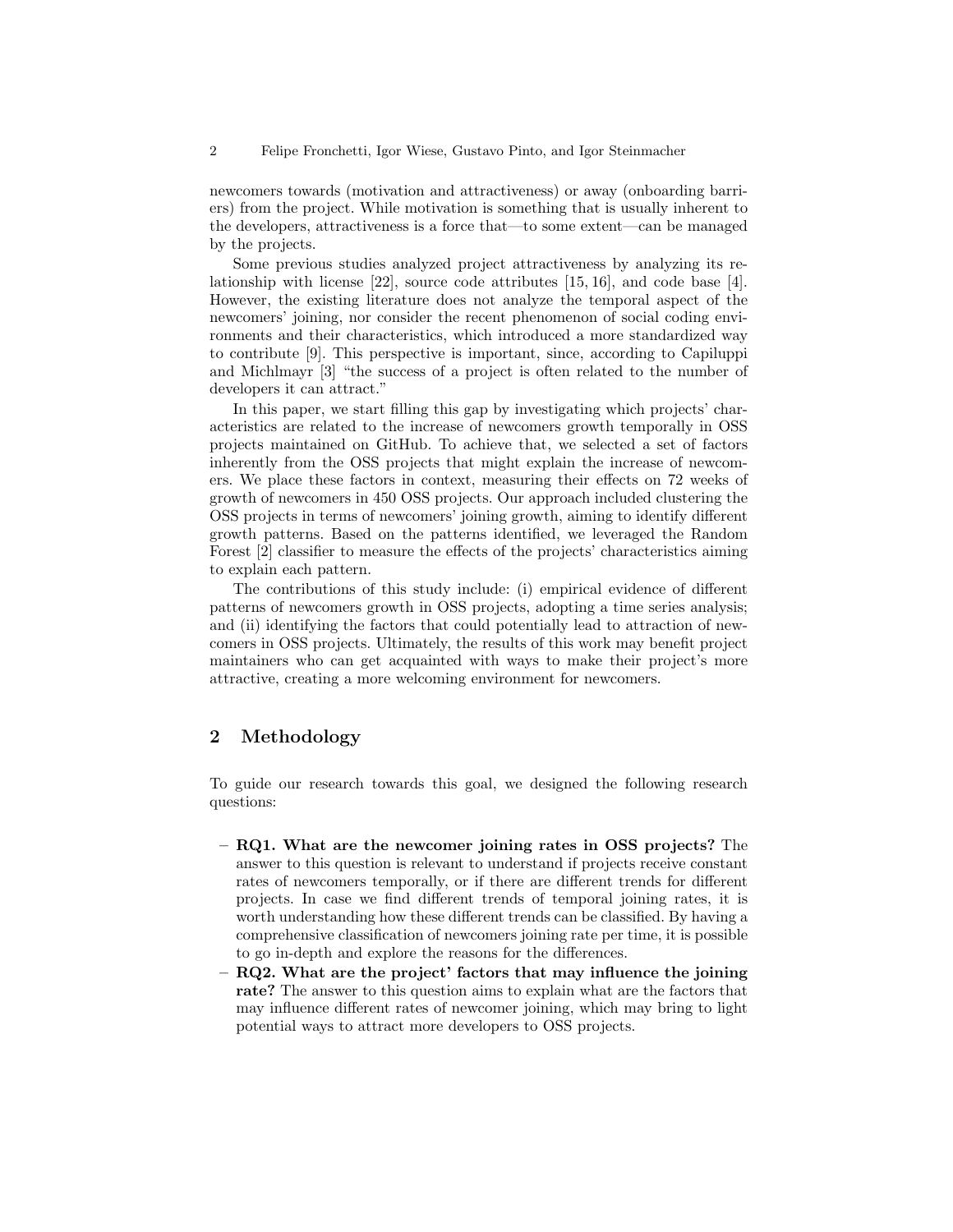#### 2.1 Curating the Corpus of OSS Projects

To explore the attractiveness of OSS projects, we retrieved data from 450 OSS projects hosted on the GitHub coding platform. To improve the variety of projects, we first selected the fifteen most popular programming languages used on GitHub [20]. The set of programming languages was composed of C, Clojure, CoffeeScript, Erlang, Go, Haskell, Java, JavaScript, Scala, Objective-C, Perl, PHP, Python, Ruby, and TypeScript. To avoid unmaintained projects, for each selected programming language, we filtered the 30 most starred OSS projects. We followed recent related work that considers stars as a measure of attractiveness in OSS projects [1]. We ended up with 450 OSS projects, written by 15 popular programming languages. The set of sampled projects included:

- scala/scala: The Scala programming language was released in 2001 and has received more than 31K commits. Mostly written in Scala.
- django/django: High-level web application framework. Release in 2005, it has received more than 26K commits. Mostly written in Python.
- vim/vim: Highly configurable text editor. Released in 1991, it has received more than 9K commits. Mostly written in C.

As one can see, Figure 1 suggests that even selecting projects with the highest number of stars, the distribution of stars varies significantly in the dataset, ranging from 6 to 39,990 stars (Q1: 3,648; Median: 10,470; Q3: 18,900). The data was collected using the GitHub API, and it was conducted in October 2018. To access the complete dataset and the source code of the tools used in this research are publicly available in our repository<sup>5</sup>.



In our analysis, we collected a set of factors

from the selected projects' repositories, including project popularity, maturity, receptivity/welcoming features. We used these factors in our model, and their descriptions are presented in Table 1. We also calculated the Spearman correlation coefficients [12] on the factors in order to remove the strongly correlated ones ( $\rho > 0.7$ ). The number of forks was removed from the list of factors since it has a high correlation with the number of stars.

It is important to note that some of these factors are not straightforwardly available in the GitHub repository, which is the case of the domain of the repositories. For this particular factor, we followed the Borges et. al methodology to define projects domain [1], and manually added it by doing a qualitative analysis over the website and documentation of the projects. As an example, we manually evaluate the Linux website<sup>6</sup> to define it as part of the system software domain.

To characterize the project attractiveness temporally, we collected the newcomers' growth rate for each project, considering one week as the observation unit. The growth of newcomers is represented by a time series, which associates

<sup>5</sup> https://github.com/fronchetti/OSS-2019

 $6$  https://www.linux.com/what-is-linux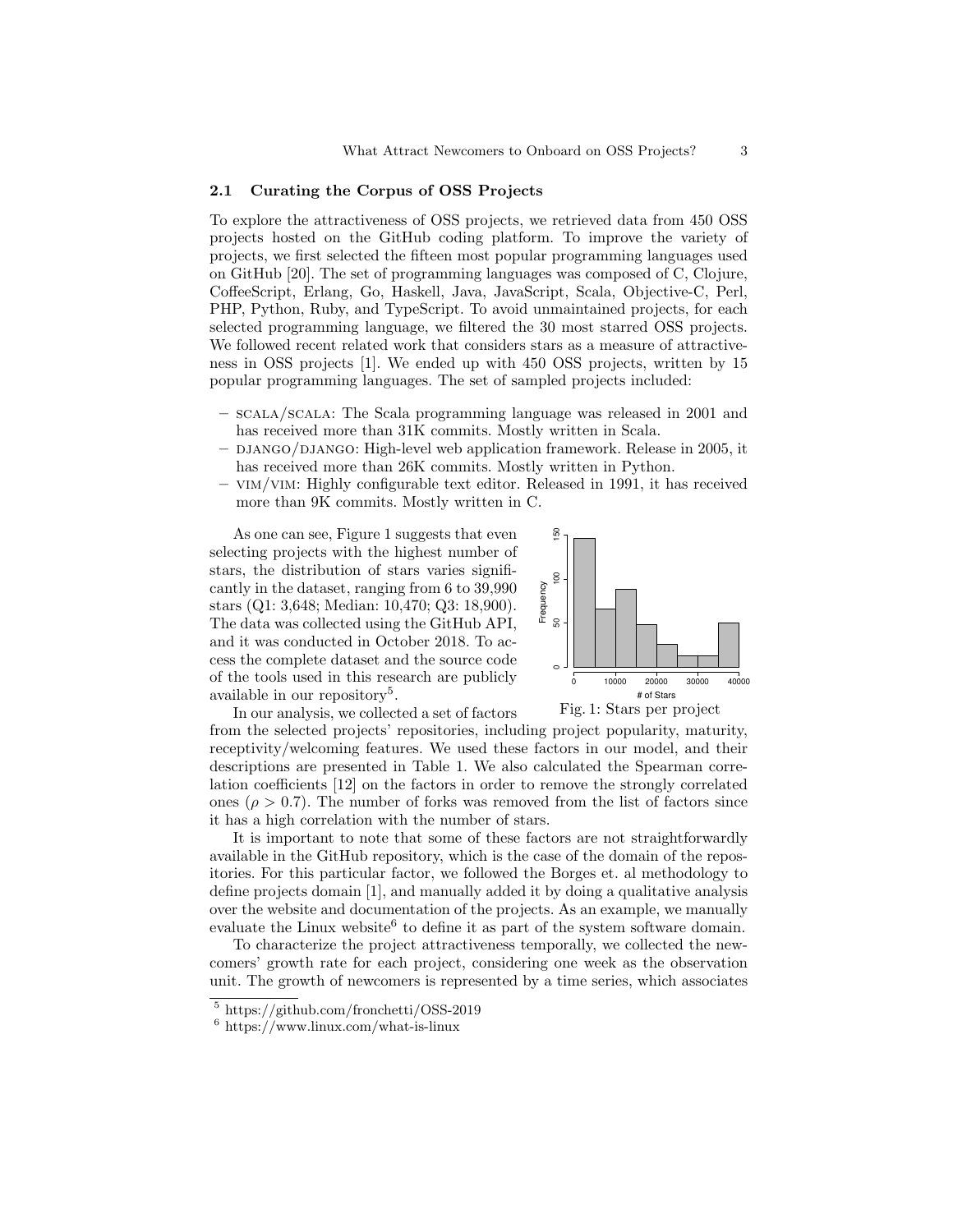| Factor              | Description                                               |  |  |
|---------------------|-----------------------------------------------------------|--|--|
| Age                 | Number of years since the repository creation             |  |  |
| Main Language       | Most used programming language                            |  |  |
| Time to merge       | Average of days for pull requests (PR) to be merged       |  |  |
| Account Type        | If the OSS is hosted on an Organization or User account   |  |  |
| Domain              | The software application domain                           |  |  |
| $#$ of Stars        | Number of stars                                           |  |  |
| $\#$ of Languages   | Number of used programming languages                      |  |  |
| $\#$ of Integrators | Number of contributors with rights to merge pull requests |  |  |
| Has PR template     | Repository has a standard template for new pull requests  |  |  |
| Has issue template  | Repository has a standard template for new issues         |  |  |
| Has License         | Repository has the LICENSE file                           |  |  |
| Has code of conduct | Repository has CODE_OF_CONDUCT file                       |  |  |
| Has Readme          | Repository has the README file                            |  |  |
| Has Contributing    | Repository has the CONTRIBUTING file                      |  |  |
| Has Wiki            | Repository has WIKI+ section                              |  |  |

Table 1: Factors extracted from repositories

the evolution of the number of newcomers with the number of weeks existent in each project (newcomers per week). To this end, we define a newcomer as any contributor that submitted their very first contribution (commit) to the master branch. It is worth mentioning that each contributor was considered a newcomer only once, in the particular week that they submitted their first commit.

#### 2.2 Identifying Growth Patterns

To identify the different newcomers' growth patterns, we clustered the sampled OSS projects growth according to the time series mentioned before. We used the K-Spectral Centroid (KSC) clustering algorithm [32] to create the clusters. The KSC algorithm finds clusters of time series that share distinct temporal patterns, following a similar approach as the used in the classical K-means clustering algorithm [11]. We chose to apply the KSC clustering algorithm because the clustering is performed independently of shifts (i.e., dates) and scale (i.e., volume), focusing rather on the overall shape of the time series [7]. Moreover, the KSC algorithm was applied in well-established papers that follow a similar approach in different contexts [1] and domains [8].

The KSC algorithm requires that all the time series used during the clusterization have the same length. For this reason, we used only the time frame comprising the last 72 weeks of newcomers inflow for each project, considering the date of the dataset creation (October 2018). We use the length of 72 weeks because all projects are at least 72 weeks old. The KSC algorithm also requires the definition of a specific number of  $k$  clusters. To decide the best number of  $k$ clusters, we used the  $\beta_{CV}$  [17] heuristic. The  $\beta_{CV}$  heuristic is defined as the ratio of two coefficients: variation of the intracluster distances and variation of the *intercluster* distances. The smallest value of k after which the  $\beta_{CV}$  ratio remains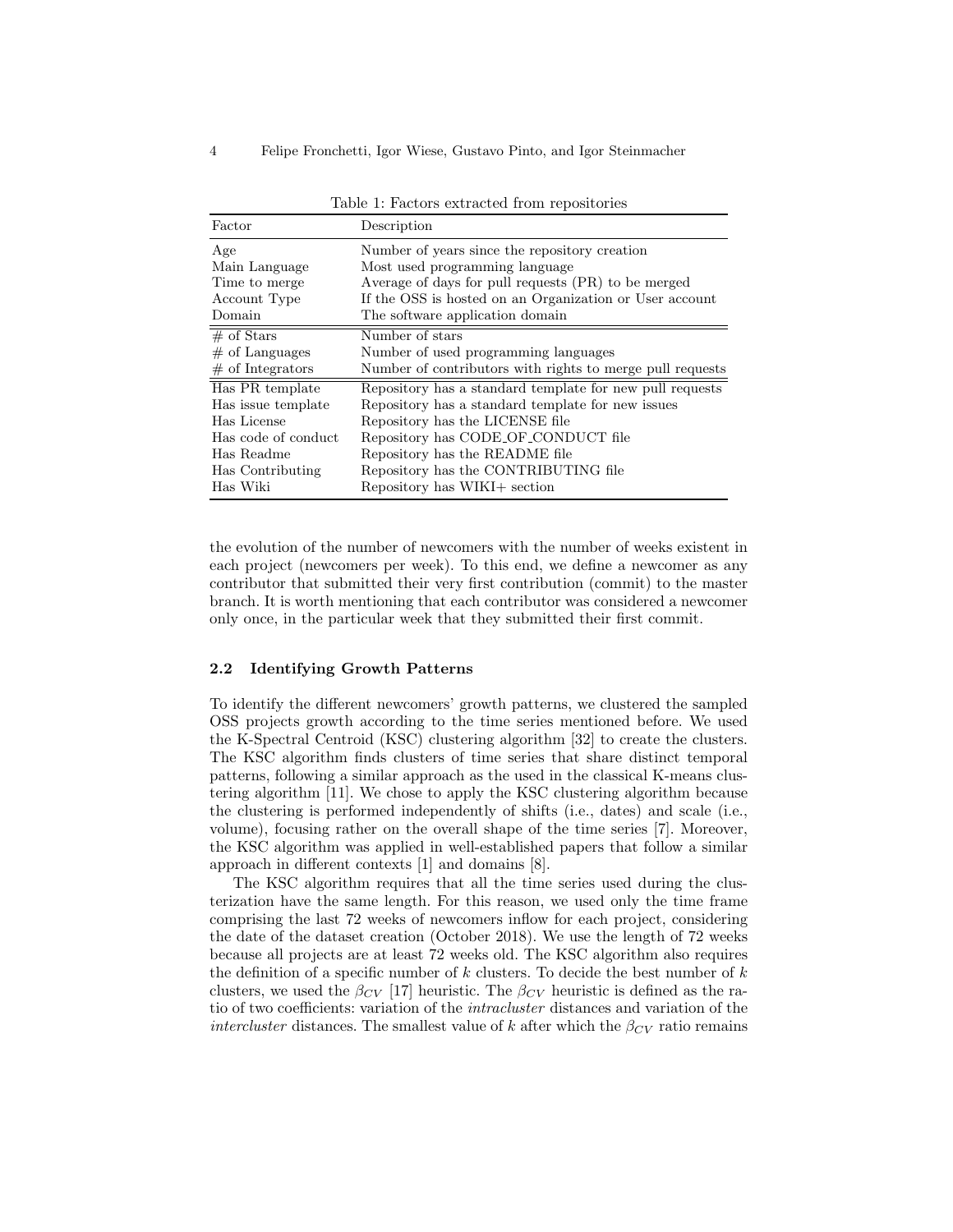roughly stable should be selected, as a stable  $\beta_{CV}$  implies that new splits affect only marginally the variations of intracluster and intercluster distances [8].

Figure 2 presents an association between the  $\beta_{CV}$  ratios and the k clusters for the newcomers time series. When considering the  $\beta_{CV}$  ratios and the number

of projects per cluster, we decided to use  $k = 3$  clusters in the K-SC algorithm. Note that  $k = 4$  clusters could represent a better number of clusters in terms of ratio stability. By testing the clustering algorithm for  $k = 3$  and  $k = 4$ , we found that the results were similar, and two groups could clearly be merged. Moreover, having a small number of projects per cluster would affect the future classification of patterns presented in Section 2.3. Thus, we kept with  $k = 3$  clusters.



#### 2.3 Identifying Explanations to the Growth Patterns

Our next step was to explore the different newcomers' growth patterns. To achieve this goal, we used a Random Forest [2] classifier to measure the effects of the independent variables (factors) in the explaining of the dependent variable (growth patterns). We selected Random Forest because it is fast [23], robust in the presence of noise and outliers [21], and has a great performance with numerical and categorical data [25].

To develop our model, we used the RandomForestClassifier class from the scikit-learn framework. The predictors used were the factors defined in Table 1, and the target variables were the growth patterns found. Using a measure called Mean Decrease Impurity (MDI) [14], RandomForestClassifier also provides a ranking of the most important features in the prediction of the target variables. The higher the score of the feature, the greater is its importance. We used the scores obtained from the classifier to understand the relationship between the factors and the growth patterns. Finally, we measured the effectiveness of the classifier using three commonly used metrics of Machine Learning: Precision, Recall, and F-measure. The code related to the clusterization and classification of the growth patterns are publicly available in our repository<sup>7</sup> .

| Table 2: Description of the clusters |             |                                                 |       |  |  |  |
|--------------------------------------|-------------|-------------------------------------------------|-------|--|--|--|
|                                      |             | Cluster Pattern $\#$ Repositories Growth $(\%)$ |       |  |  |  |
| C1                                   | Logarithmic | 71 (15.7%)                                      | 12.6% |  |  |  |
| C2                                   | Exponential | 57 $(12.6\%)$                                   | 27.6% |  |  |  |
| C3                                   | Linear      | 322 (71.5%)                                     | 19.9% |  |  |  |

Table 2: Description of the clusters

<sup>7</sup> https://github.com/fronchetti/OSS-2019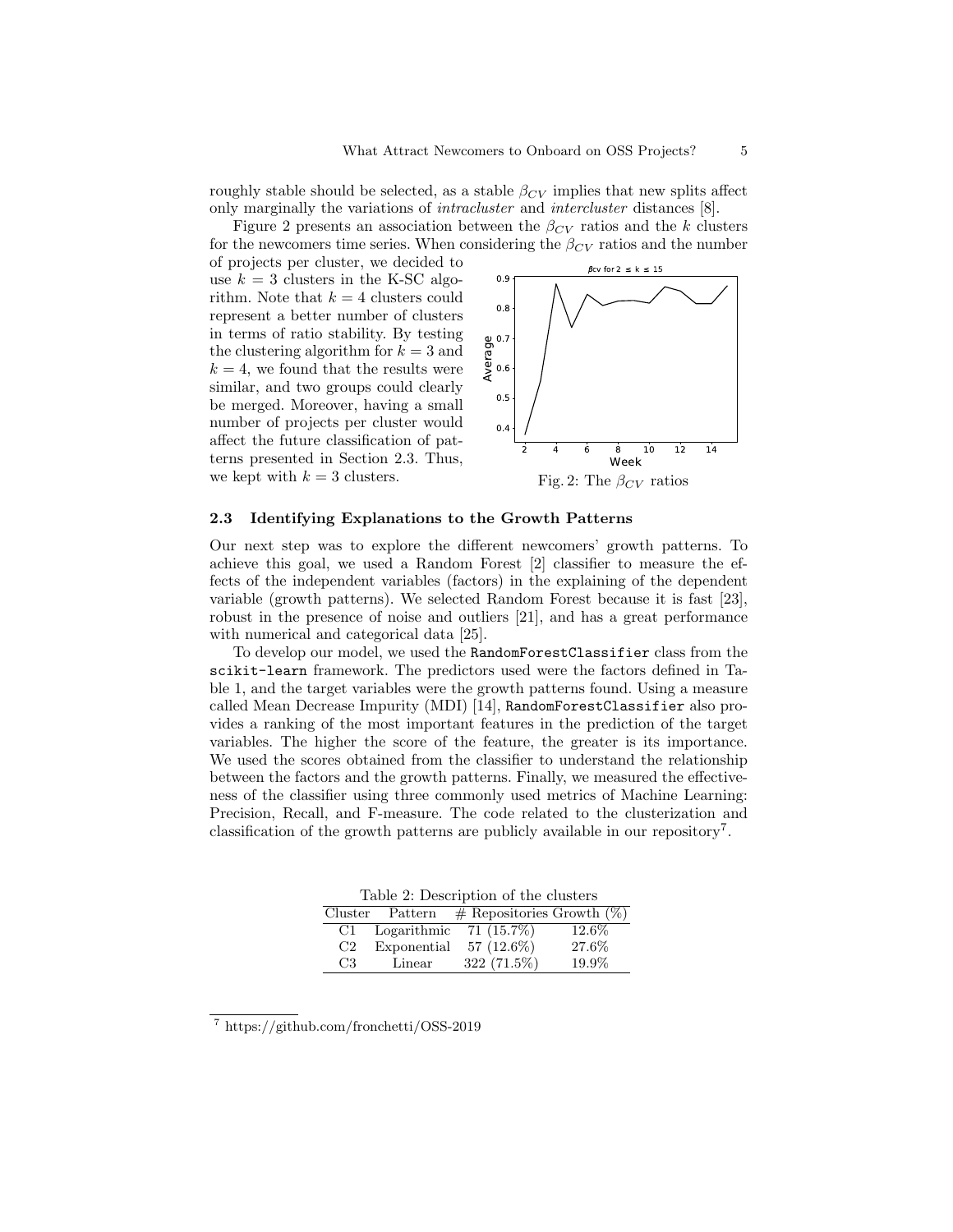#### 3 RQ1. On the newcomer joining rates in OSS projects

Figure 3 presents the growth patterns found, which we named as logarithmic, exponential and linear growth of newcomers. We chose these names based on the centroids' trends, defined as the average growth of the clusters (also presented in Figure 3). In Table 2 we present a clusters overview, including the number of repositories per cluster and the percentage increase of newcomers obtained from the centroids in 72 weeks. Linear growth includes the highest number of repositories (71.5%), with a percentage increase of newcomers of 19.9%. The Logarithmic growth is the second one with most repositories (15.7%), but different from the Linear growth, it has the lowest increase of newcomers (12.6%). The Exponential growth is the less representative cluster, represented by only 12.6% of the repositories. On the other hand, its percentage increase of newcomers is the highest one (27.6%).



Fig. 3: Growth patterns clusters and centroids.

To put these results in a better context, we investigated OSS projects for each one of the growth patterns. In the *linear* growth, we perceived that projects definitelytyped/definitelytyped, rails/rails, and symfony/symfony, follow this tendency from the very beginning. We perceived a similar trend when analyzing the projects that fit on the *logarithm* growth. The projects alpaca-lang/alpaca and chaplinjs/chaplin are interesting samples because both are active projects that received their first newcomer only after the first two months of analysis. On the other hand, the projects IONIC-TEAM/IONIC,  $SYNRC/N2O$ , and  $DRKLO/TELEGRAM$  are the ones who fit in the *exponential* growth. In particular, project Ionic grew from 25 to 45 newcomers in only ten weeks of activity.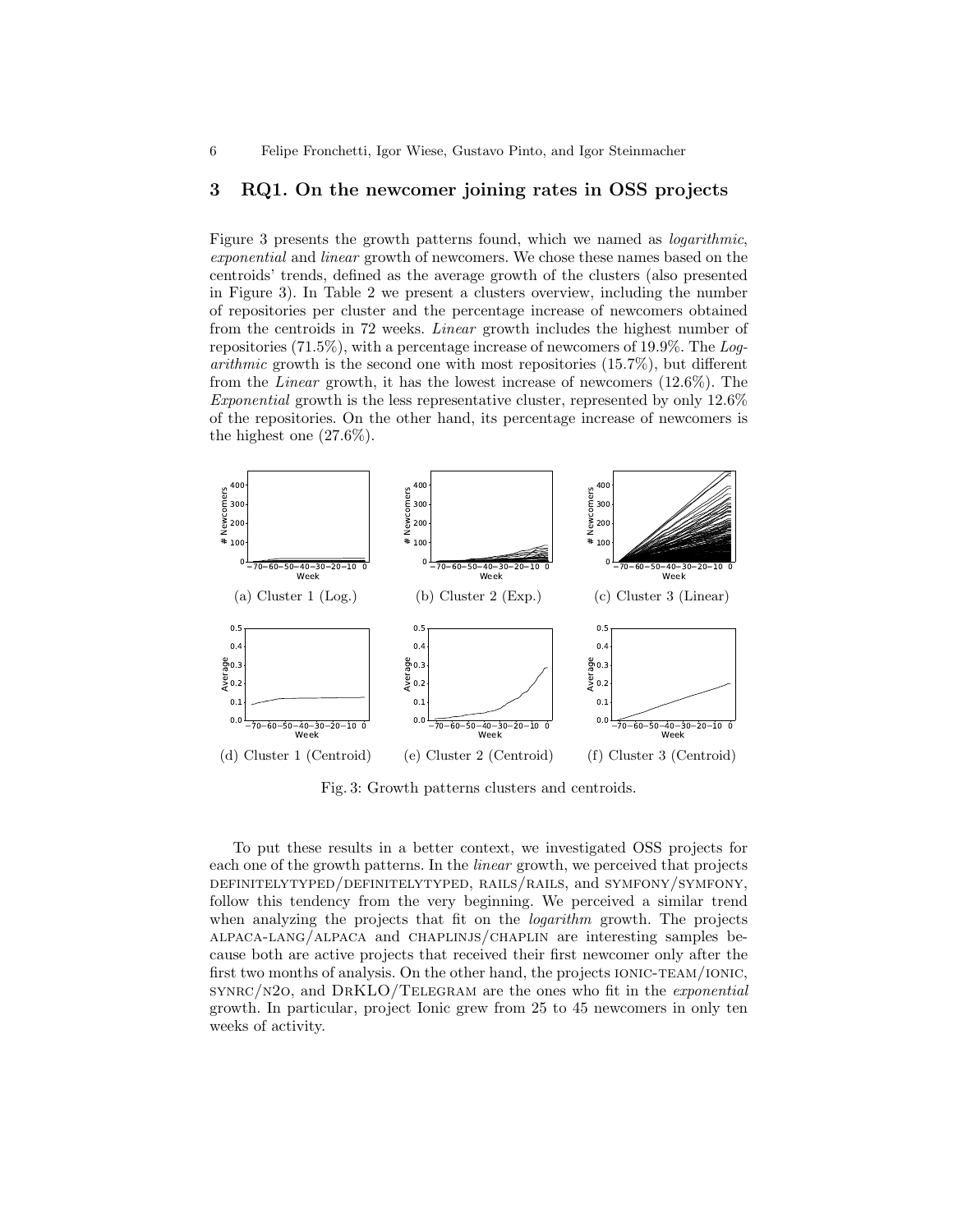RQ1 Summary. Three different growth patterns represent the entry of newcomers into OSS projects: Linear, exponential and logarithmic. Linear growth represents the majority of repositories with an intermediate growth; exponential growth represents the smallest number of repositories, but holds the highest growth of newcomers; and logarithmic growth represents an intermediate number of repositories, but has the lowest growth among the three patterns.

### 4 RQ2: On the factors that may influence the joining rate

After running the Random Forest classifier and calculating the MDI for the factors in our prediction model, we rank the projects' factors. Table 3 presents factors ordered by importance in predicting of newcomers growth patterns. As one could see, the highest score is the number of stars. This finding is particularly interesting because, contrary to well-known beliefs that suggest that newcomers may be more tempted to contribute to OSS projects that are written in a programming language that they are more familiar with, than a popular one. Time to merge appears next in the top factors explaining the newcomers' growth rate. This is interesting, because it shows a relationship between a newcomers onboarding and the good practice of giving timely review, feedback, and closing pull requests. Completing the list of the top factors (with scores higher than 0.10), we have factors that are intrinsically related to the project, such as age and the number of programming languages used.

Moreover, the presence of text files such as the CONTRIBUTING file, the LICENSE file, and the CODE OF CONDUCT file, which are even recommended as community best practices<sup>8</sup>, are among the worst ranked factors in our model (they scored 0.0396, 0.0236, and 0.0118, respectively). Still, having issues and pull requests templates, which are also recommended to welcome newcomers, presented very low scores (0.0260 and 0.0183, respectively).

We also investigated the effectiveness of the classifier in predicting the growth patterns. We used three metrics from scikit-learn<sup>9</sup>to investigate the effectiveness: Precision, Recall, and F-measure [26]. Precision measures the correctness of the classifier in predicting growth patterns. Recall measures the effectiveness of the classifier in identifying the growth patterns. F-measure is the harmonic mean of precision and recall. Table 4 shows the metrics' results divided by cluster, along with an overall result based on the micro-average of each metric [27].

In general, the Random Forest classifier obtained a significant performance, with a micro-average of 72% for precision, recall, and F-measure. The Linear growth group presented the highest results, and almost all its instances were correctly classified (Precision: 75%, Recall: 95%, F-measure: 84%). On the other hand, we could not observe good results for the *Logarithmic* and *Exponential* groups. Only 6% of the Exponential instances were identified correctly (Precision: 33%, Recall: 6%, F-measure: 10%). The bad results may be justified by the number of instances analyzed (We only used 450 projects), the number of instances per growth group (since  $71.5\%$  of the instances belong to the *Linear* 

<sup>8</sup> https://opensource.guide

<sup>9</sup> https://scikit-learn.org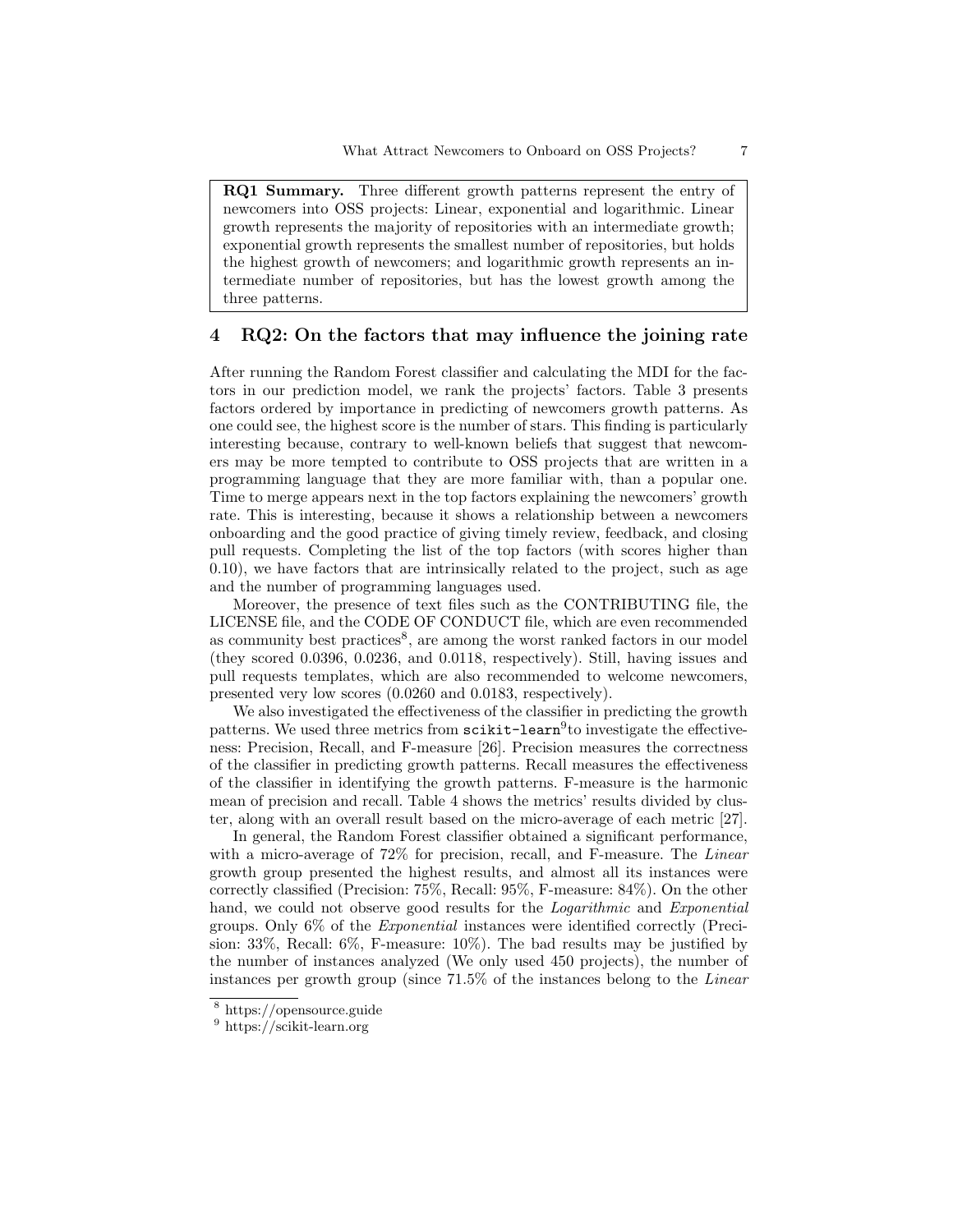| Ranking | Factor                   | Score  |
|---------|--------------------------|--------|
| 1       | $\overline{\#}$ of Stars | 0.1753 |
| 2       | Time to merge            | 0.1535 |
| 3       | $\#$ of Languages        | 0.1278 |
| 4       | Age                      | 0.1027 |
| 5       | $\#$ of Integrators      | 0.0995 |
| 6       | Main Language            | 0.0946 |
| 7       | Domain                   | 0.0708 |
| 8       | Has contributing         | 0.0396 |
| 9       | Has wiki                 | 0.0308 |
| 10      | Has issues template      | 0.0260 |
| 11      | Owner type               | 0.0252 |
| 12      | Has license              | 0.0236 |
| 13      | Has PR template          | 0.0183 |
| 14      | Has code of conduct      | 0.0118 |

Table 3: Ranking of the most important factors

Table 4: Precision, recall, and f-measure of the classification model. Divided by clusters, and an overall.

| Growth Pattern | Precision | Recall                | F-measure             |
|----------------|-----------|-----------------------|-----------------------|
| Logarithmic    | $0.44$ 1  | $0.19$ $\blacksquare$ | $0.27$ $\blacksquare$ |
| Exponential    | $0.33$ 1  | $0.06$ I              | 0.10                  |
| Linear         | 0.75      | 0.95                  | 0.84                  |
| Overall        | 0.72      | 0.721                 | 0.72                  |

pattern), and the characteristics used during the prediction (Other characteristics may also affect the distinction of patterns). However, to understand these differences accurately, a broader study is needed.

RQ2 Summary. Popularity of the project (in terms of stars), time to review pull requests, and project characteristics like age and programming languages are the factors that best explain the newcomers' growth patterns. In addition, GitHub recommended community standards<sup>10</sup> have a lower influence on the observed growth patterns.

## 5 Related Work

Several studies focus on how newcomers join OSS projects [18,30,31]. Von Krogh et al. [31] propose a joining script for developers who want to take part in a project. Similarly, Nakakoji et al. [18] proposed an onion based structure (the onion patch) to explain the OSS joining process. Steinmacher et al. [30] proposed a joining model, in which they represent motivation and attractiveness as forces that influence outsiders to become newcomers to OSS project. In this study, we focus on the characteristics of the project that may explain the attraction of newcomers in terms of temporal onboarding growth.

The attractiveness topic had also been previously studied. For example, Santos et al. [22] defined a theoretical cause-effect model for attractiveness to OSS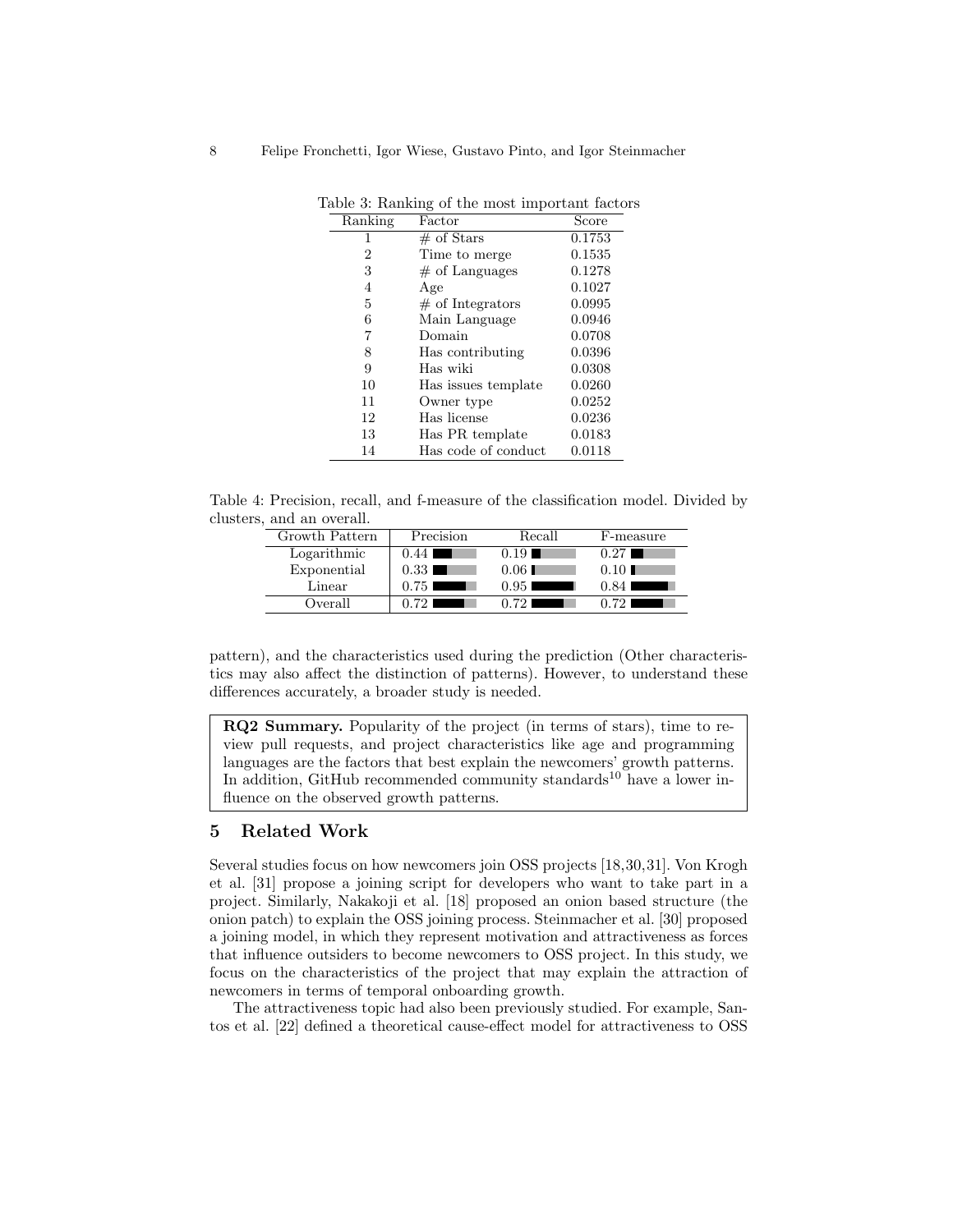projects, proposing its typical causes (license type, intended audience, type of project, development status), indicators (hits, downloads, members), and consequences (number of open tasks, time for task completion). They found that projects for end-users and developers have higher attractiveness, that application domain impacts attractiveness, and that projects licensed under most restrictive licenses tend to be less attractive. These results contradict Colazo and Fang's [5] results, which analyzed 62 projects from SourceForge and found that restrictively licensed projects are more attractive to volunteer OSS developers.

From a different perspective, Meirelles et al. [16] applied the same model as Santos [22], inserting source code metrics as a typical attractiveness causes. They observed that structural complexity and software size (lines of code and number of modules), indicating that structural complexity negatively influences attractiveness, whereas software size positively influences it. Chengalur-Smith et al. [4] analyzed whether codebase size, project age, and niche size (a measure borrowed from ecology) influenced project attractiveness, finding that these three characteristics indeed influence the project's ability to attract and retain developers.

Although the attractiveness topic has been explored from different perspectives, the studies mentioned to not consider temporal growth trends in newcomer's onboarding. Moreover, the aforementioned studies do not analyze the attractiveness after the social coding environments become commonplace in OSS development. One exception is the paper by Gupta et al. [10], who analyzed how the adoption of continuous integration impacts developer attraction. However, they analyzed this single intervention, without considering any other project characteristic.

### 6 Limitations

In a study such as this, there are always many limitations and threats to validity. First, we considered only a limited number of attributes to explain the phenomenon of newcomers onboarding growth. Although we understand that different attributes and different ways to compute the factors should be used, we focused on factors that cover project popularity, maturity, skills required, receptivity/welcoming features.

Second, we focused only on GitHub OSS projects — the largest OSS hosting environment to date —, which means that our findings may not generalize to other platforms with different contributing characteristics. Moreover, we diversified our sample including 30 projects for each of the 15 most popular programming languages in GitHub, which naturally increases the diversity of our sample. However, our focus on the most popular OSS projects may have influenced factors such as the "# of Stars". Nevertheless, as depicted at Figure 1, the selected OSS are greatly diverse, when it comes to the number of stars. Still, although large, our dataset clearly does not comprehend the whole universe of OSS projects available. Also, we did not distinguish spare time contributors from employees hired by a software company to contribute to OSS. We are aware that they may have different contributing behaviors [6], but a comprehensive analysis of their joining rate is left this for future work.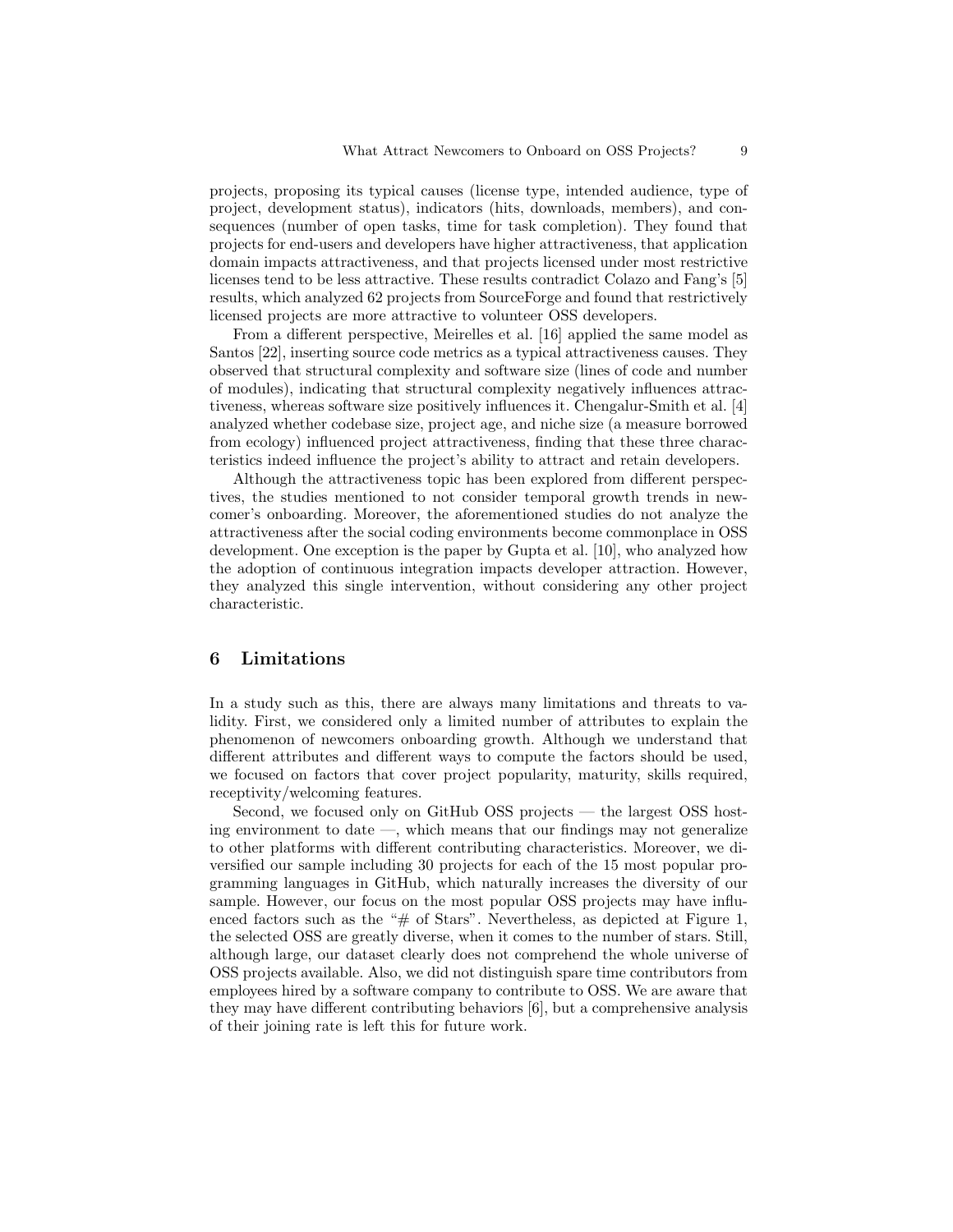#### 10 Felipe Fronchetti, Igor Wiese, Gustavo Pinto, and Igor Steinmacher

Third, the decisions regarding the observation unit (in our case, one week) can also be seen as a limiting factor. However, it is important to note that, when exploring our data, and we found similar behavior for higher time windows. Similarly, we also considered that the use of 72 weeks to represent the joining rate of newcomers may not be sufficient. However, this is a limitation of the KSC algorithm, which requires an equivalent time window for all analyzed series.

Finally, we understand that only three clusters may not represent the diversity of joining rates found in OSS projects. However, we tried to overcome this limitation by using the  $\beta_{CV}$  heuristic. Yet, one might argue that our cluster may not strictly follow the function curves we indicated (exponential, linear, and logarithm). However, to make sense of this, we investigated the coefficients that indicate a strong correlation with the centroids and the growth patterns. Figure 4 shows this relationship. In each figure, there is a black line (the centroid line) and a red dotted line (the trend line that represents the function curve). As indicated, both lines follow roughly the same curve (the closer R2 is to 1 indicates the stronger is the correlation).



Fig. 4: Comparing the growth patterns with the default curves.

### 7 Conclusion

In this paper, we investigated the projects' characteristics that may explain the different patterns of newcomers growth in OSS projects. Through a sequence of quantitative and statistical analyses based on data mined from 450 OSS projects, we were able to uncover several so far unknown behaviors of OSS projects. For instance, we perceived that there are three main onboard growth patterns (namely a logarithm growth pattern, a linear growth pattern, and an exponential growth pattern). Moreover, we also shed some light on the factors that might encourage newcomers to onboard on the OSS projects. The Top-3 ranked factors were: the number of stars, the time to merge a pull-request, and the number of programming languages used. For future work, we plan to leverage qualitative analysis to better understand what external reasons (e.g., new release, recently open sourced, the first page on HackerNews, etc.) might lead some projects to an exponential growth of newcomers.

Acknowledgment. This work is partially supported by CNPq  $(\#430642/2016-4$ and  $\#406308/2016$ -0), Fundação Araucária and FAPESP ( $\#2015/24527$ -3).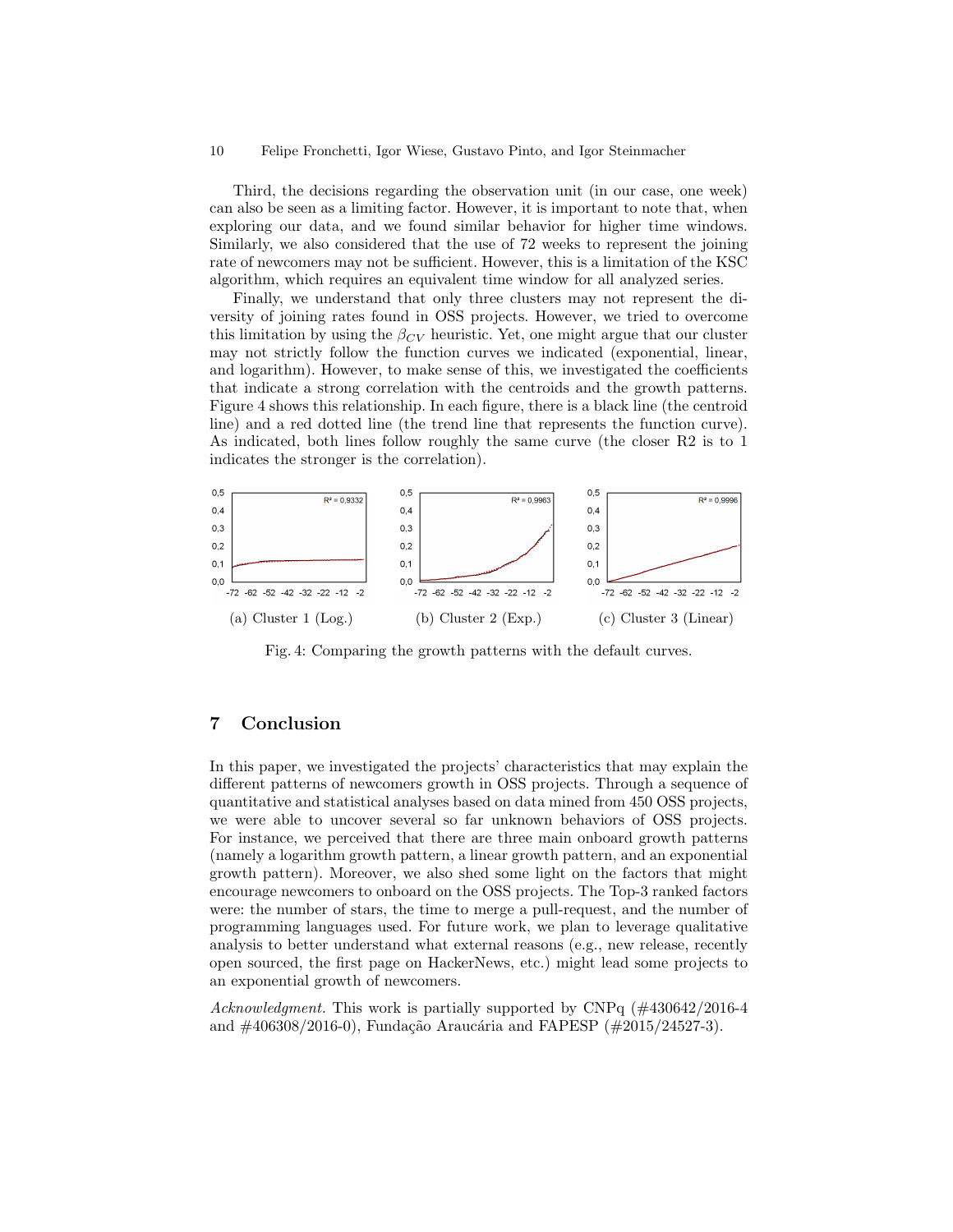#### References

- 1. Borges, H., Valente, M.T.: What's in a github star? understanding repository starring practices in a social coding platform. Journal of Systems and Software 146, 112–129 (2018)
- 2. Breiman, L.: Random forests. Machine learning 45(1), 5–32 (2001)
- 3. Capiluppi, A., Michlmayr, M.F.: From the cathedral to the bazaar: An empirical study of the lifecycle of volunteer community projects. In: Feller, J., Fitzgerald, B., Scacchi, W., Sillitti, A. (eds.) Open Source Development, Adoption and Innovation, IFIP International Federation for Information Processing, vol. 234, pp. 31–44. Springer-Verlag Boston (2007)
- 4. Chengalur-Smith, I.N., Sidorova, A., Daniel, S.L.: Sustainability of free/libre open source projects: A longitudinal study. Journal of the Association for Information Systems 11(11), 657–683 (Nov 2010)
- 5. Colazo, J., Fang, Y.: Impact of license choice on open source software development activity. Journal of the American Society for Information Science and Technology 60(5), 997–1011 (May 2009). https://doi.org/10.1002/asi.v60:5
- 6. Dias, L.F., Steinmacher, I., Pinto, G.: Who drives company-owned OSS projects: internal or external members? J. Braz. Comp. Soc. 24(1), 16:1–16:17 (2018)
- 7. Figueiredo, F.: On the prediction of popularity of trends and hits for user generated videos. In: Proceedings of the sixth ACM international conference on Web search and data mining. pp. 741–746. ACM (2013)
- 8. Figueiredo, F., Almeida, J.M., Gonçalves, M.A., Benevenuto, F.: On the dynamics of social media popularity: A youtube case study. ACM Transactions on Internet Technology (TOIT) 14(4), 24 (2014)
- 9. Gousios, G., Pinzger, M., Deursen, A.v.: An exploratory study of the pull-based software development model. In: 36th International Conference on Software Engineering. pp. 345–355. ICSE 2014 (2014)
- 10. Gupta, Y., Khan, Y., Gallaba, K., McIntosh, S.: The impact of the adoption of continuous integration on developer attraction and retention. In: 2017 IEEE/ACM 14th International Conference on Mining Software Repositories (MSR). pp. 491– 494 (May 2017)
- 11. Hartigan, J.A.: Clustering algorithms (1975)
- 12. Hauke, J., Kossowski, T.: Comparison of values of pearson's and spearman's correlation coefficients on the same sets of data. Quaestiones geographicae 30(2), 87–93 (2011)
- 13. Ke, W., Zhang, P.: The effects of extrinsic motivations and satisfaction in open source software development. Journal of the Association for Information Systems 11(12), 784–808 (Dec 2010)
- 14. Louppe, G., Wehenkel, L., Sutera, A., Geurts, P.: Understanding variable importances in forests of randomized trees. In: Advances in neural information processing systems. pp. 431–439 (2013)
- 15. Maalej, W., Happel, H.J., Rashid, A.: When users become collaborators: towards continuous and context-aware user input. In: Proceeding of the 24th ACM SIG-PLAN Conference Companion on Object Oriented Programming Systems Languages and Applications. pp. 981–990. OOPSLA '09, ACM (2009)
- 16. Meirelles, P., Santos, C., Miranda, J., Kon, F., Terceiro, A., Chavez, C.: A study of the relationships between source code metrics and attractiveness in free software projects. In: 2010 Brazilian Symposium on Software Engineering. pp. 11–20. SBES '10, IEEE (2010)
- 17. Menasce, D.A., Almeida, V.A.: Capacity Planning for Web Services: metrics, models, and methods. Prentice Hall PTR Upper Saddle River, NJ (2002)